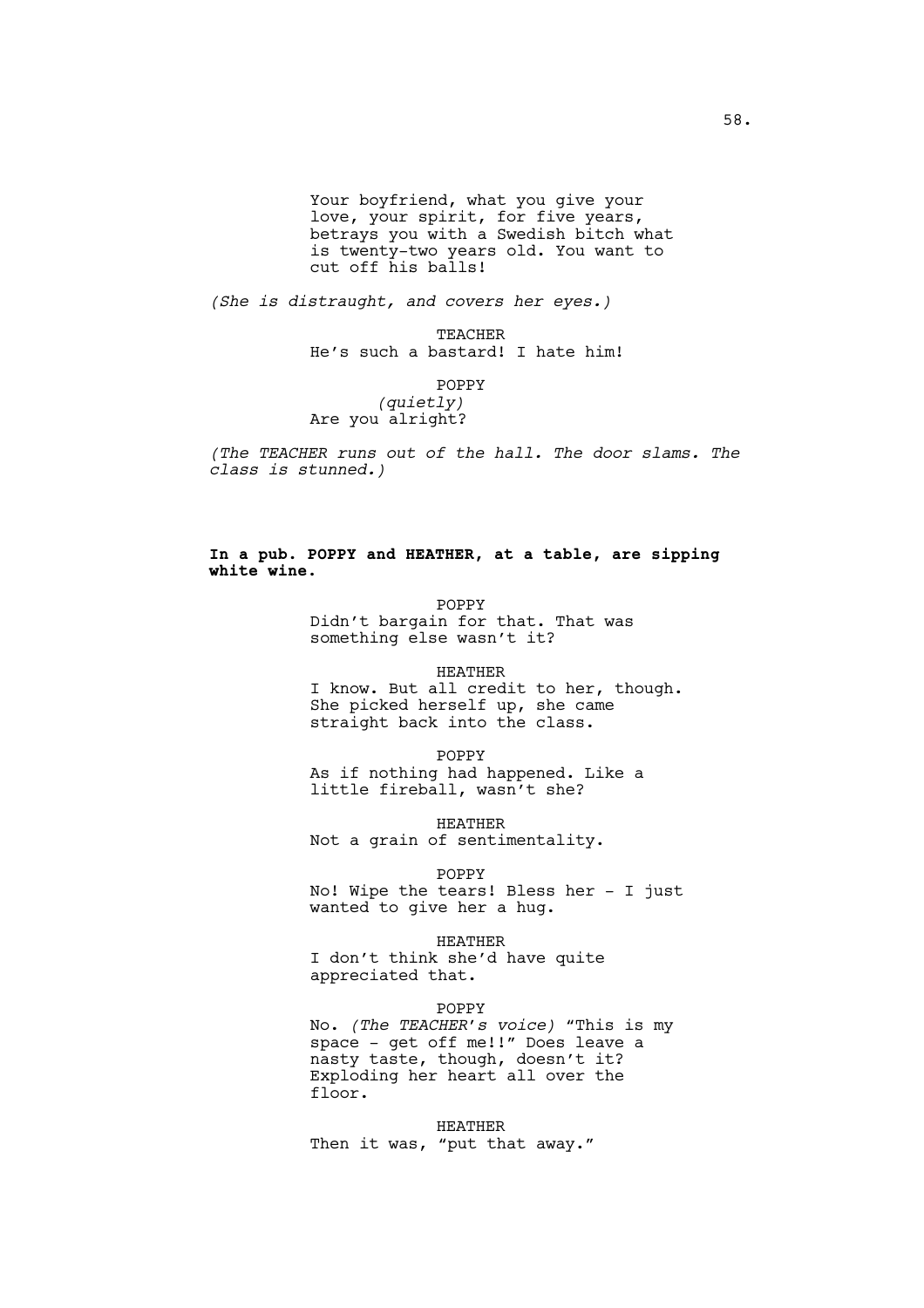POPPY "Stick that back in the box."

HEATHER "Get it out another time."

POPPY

Perhaps never!

HEATHER You'll be lucky!

POPPY Yeah, I know. She must be going through some shit, though, mustn't she?

HEATHER She's actually a good teacher.

POPPY Oh, yeah. Definitely.

HEATHER She's just going to burn herself out.

POPPY I believed her when she said she'd cut off his balls, though. Didn't you?

HEATHER I don't expect the guys'll be back next week, then.

POPPY No. Snip! Snip!

*(She mimes big scissors. They laugh.)*

HEATHER How's your love-life?

POPPY How is my love-life?

HEATHER Nothing doing?

POPPY Not a sausage.

HEATHER You okay with that?

POPPY

Oh, yeah!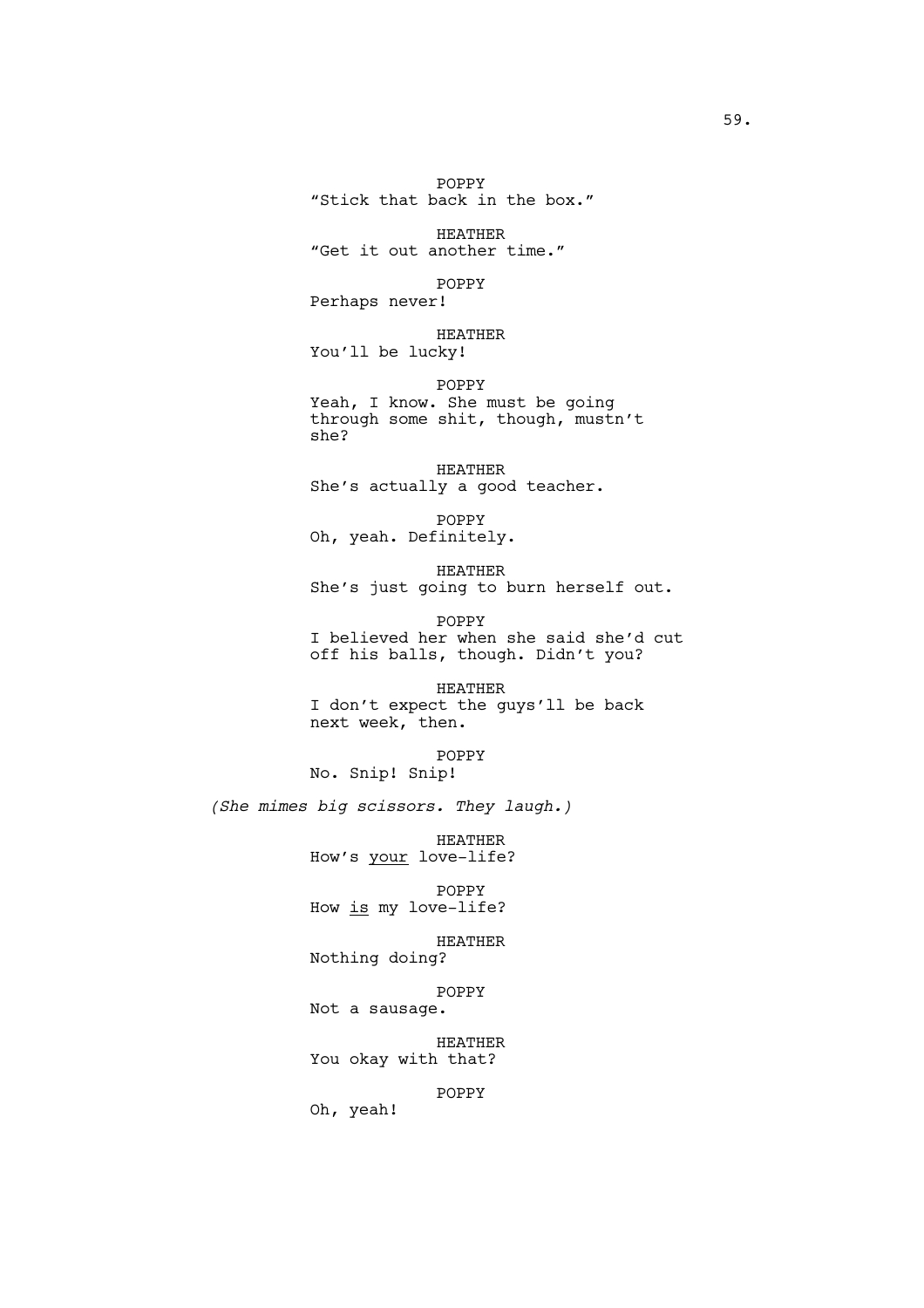HEATHER

Good for you!

POPPY

Cheers!

HEATHER

Cheers!

*(They drink their wine.)*

POPPY How's your Beth?

HEATHER Darren's dumped her.

POPPY

Oh, no!

HEATHER Just before her eighteenth birthday. Thanks, Darren!

POPPY Why do men always do that, eh?

HEATHER

I know.

POPPY Christmas, Valentine's Day - Voom! They're gone!

HEATHER I'm just hoping he's not going to turn up to the party.

POPPY

Name off the list!

HEATHER

I'm looking at her, and I'm thinking, "Don't call him. Don't call him!"

POPPY Don't do it Beth! Don't do it!

HEATHER You can't say anything, though. You've just got to let'em get on with it.

POPPY

You can't help being protective, though, can you? Course, she's got her A-Levels coming up, hasn't she?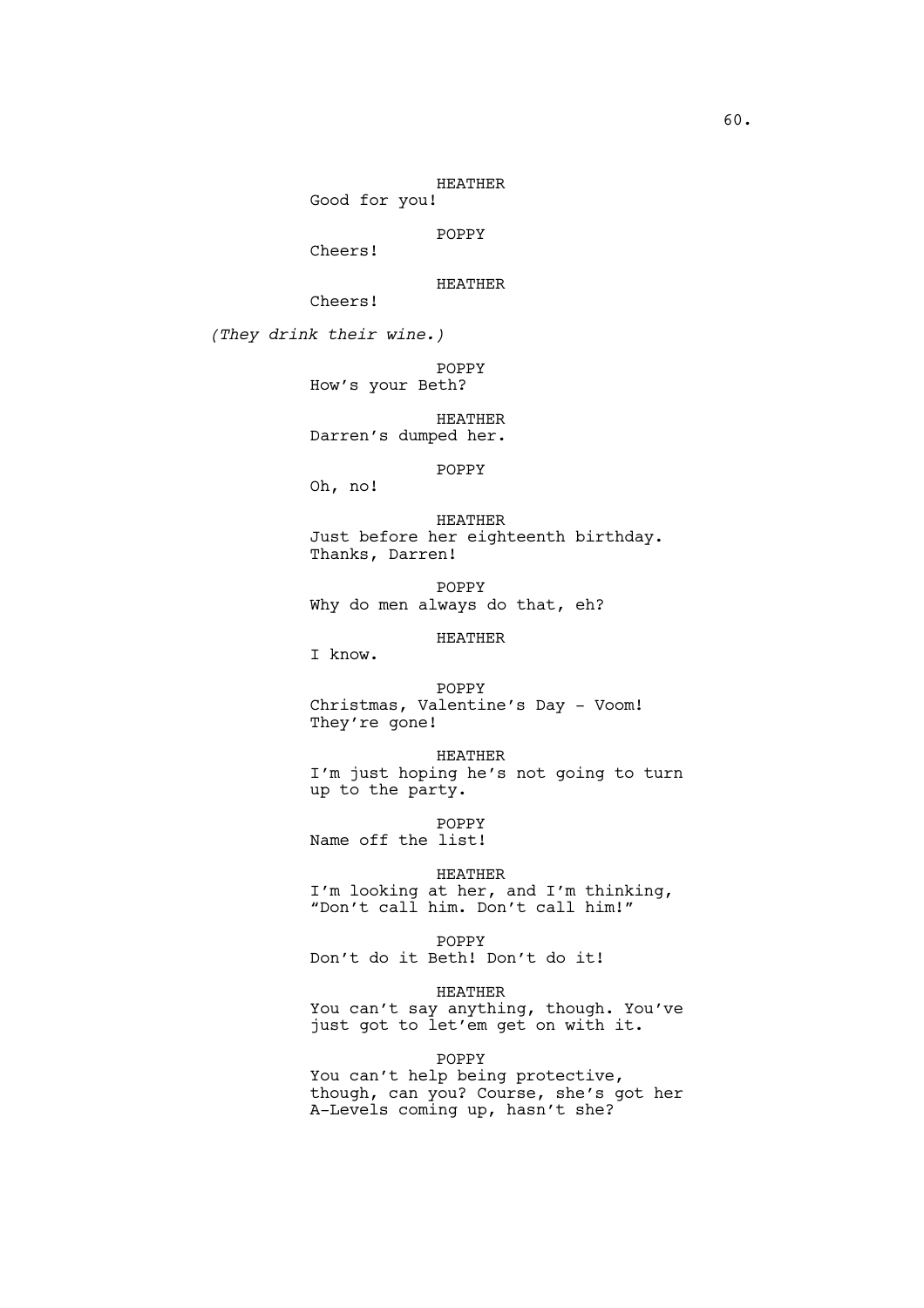HEATHER Fingers crossed, she's going to Manchester.

POPPY Fantastic. What does she want to do up there?

HEATHER

Sociology.

POPPY

Lovely.

# HEATHER I'm hoping she's going to take a gap year. Travel.

POPPY That's important. Get out there - see the world!

HEATHER Yeah, I think so. Cos I never got the chance.

POPPY

Nor me.

HEATHER You made up for it later, though.

POPPY

Did I, just!

HEATHER

Where were you?

#### POPPY

All over the place. Taught in a school in Thailand. For six months. Me and Zoe. Started off in Australia. Zoe's got relations in Melbourne - and Sydney. Bali. Java. Malaysia. Vietnam beautiful. Then Thailand.

# HEATHER

Fabulous!

POPPY Amazing. Gorgeous kids. Loved learning. Sixty in a class.

## HEATHER

Sixty?!

#### POPPY

Oh, yeah!